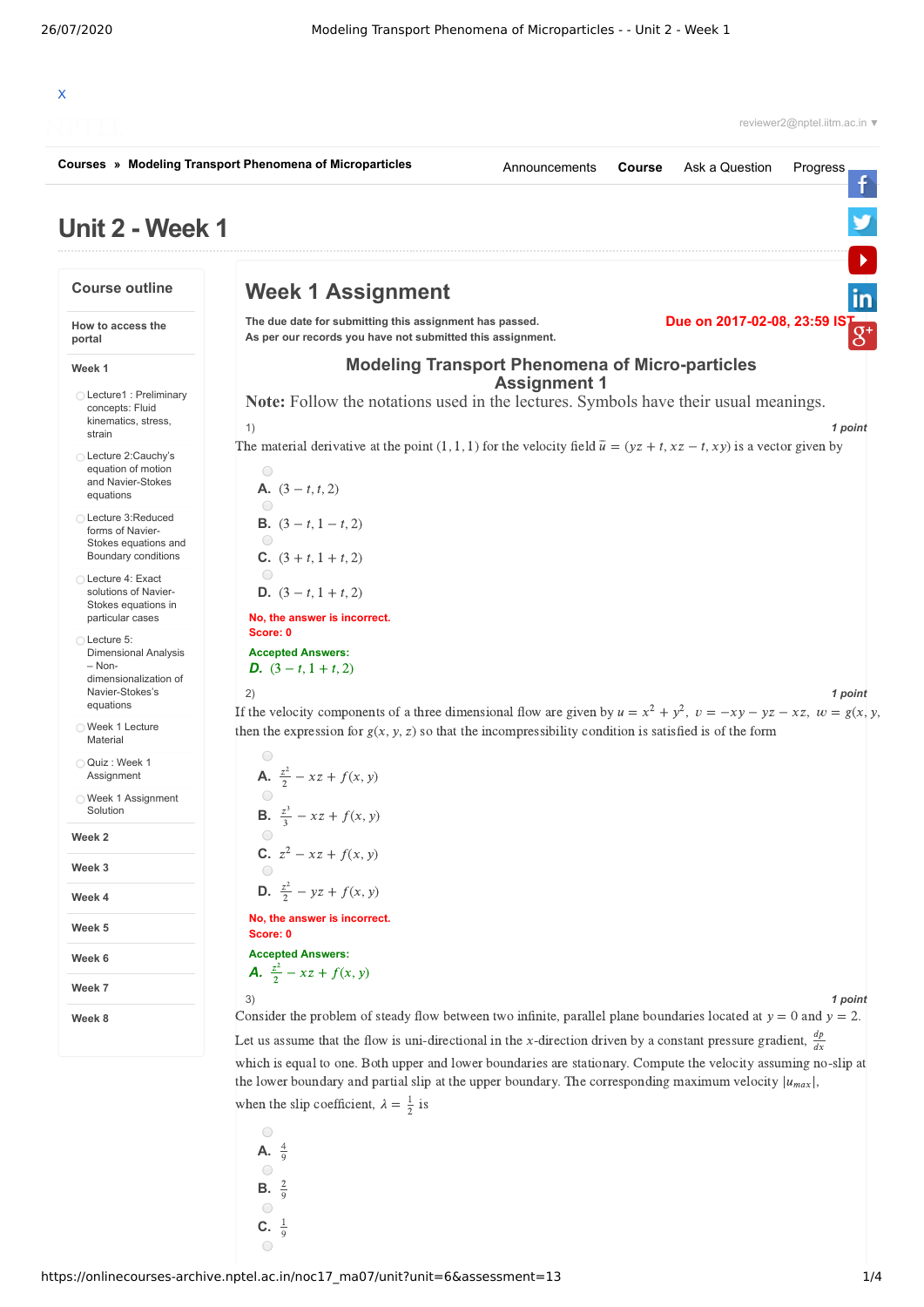## 26/07/2020 Modeling Transport Phenomena of Microparticles - - Unit 2 - Week 1

| $\mathsf{D.}$ $\overline{\mathsf{O}}$               |
|-----------------------------------------------------|
| No, the answer is incorrect.<br>Score: 0            |
| <b>Accepted Answers:</b><br><b>B.</b> $\frac{2}{0}$ |

 $\mathbf{D}$ 

3

4) *1 point* If an impermeable rigid surface is moving with a velocity  $U$  and  $u$  denotes the fluid velocity, then the kine[matic](https://www.facebook.com/NPTELNoc/) boundary condition that a fluid in contact with this surface is

\n- A. 
$$
U \cdot n = 0
$$
\n- B.  $(u - U) \cdot n = 0$
\n- C.  $u = 0$
\n- D.  $u \cdot n = 0$
\n
\nNo, the answer is incorrect.

\nScore: 0

\nAccepted Answers:

\nB.  $(u - U) \cdot n = 0$ 

\n5)

**D**<br>in

5)<br>Consider the equation of motion of a unidirectional flow given by  $-\frac{dp}{dx} + \mu \frac{d^2u}{dx^2} - \frac{\mu}{K}u = 0$ , where *K* is a constant.  $\frac{dp}{dx} + \mu \frac{d^2u}{dv^2}$  $\frac{\mu}{K}l$ Introduce suitable characteristic quantities to non-dimensionalize the variables involved, then non-dimensionalize the above equation. Hence, the dimension of  $K$  would be

 $\bigcirc$ **A.**  $L^2$  $\bigcirc$ **B.**  $L$  $\bigcirc$ C.  $L^3$  $\circ$  $\overline{\mathsf{D}}$ .  $L^{-1}$ **No, the answer is incorrect. Score: 0 Accepted Answers:** *A.*  $L^2$ 



6) *1 point* If the force F experienced on a partially submerged body depends upon the velocity V, length of the body  $L$ , viscosity of the fluid  $\mu$  and density of the fluid  $\rho$ , then using Buckingham's  $\pi$  theorem, the number of nondimensional groups, *n* and one of those non-dimensional groups  $\pi_1$  are

\n- **A.** 
$$
n = 1, \pi_1 = \frac{F}{V^2 L^2 \rho}
$$
\n- **B.**  $n = 2, \pi_1 = \frac{F}{VL^2 \rho}$
\n- **C.**  $n = 2, \pi_1 = \frac{F}{V^2 L^2}$
\n- **D.**  $n = 2, \pi_1 = \frac{F}{V^2 L^2 \rho}$
\n- **No, the answer is incorrect.**
\n- **Score: 0**
\n- **Accepted Answers:**
\n- **D.**  $n = 2, \pi_1 = \frac{F}{V^2 L^2 \rho}$
\n

7) *1 point*

Consider a fluid flow with the velocity components in  $(r, \theta, z)$  cylindrical coordinates given by  $u_r = 0$ ,  $u_{\theta} = \frac{\Omega}{2}r$  $(\Omega : constant)$ ,  $u_z = 0$ . Write down the simplified Navier-Stokes equations and integrate the same to obtain the corresponding pressure, p. If  $p = 0$  at  $r = 2$ , then the expression for the pressure obtained is

$$
\begin{array}{c}\n\text{A.} & \frac{\rho \Omega^2}{2} \left( \frac{r^2}{4} - r \right) \\
\text{B.} & \frac{\rho \Omega^2}{2} \left( \frac{r^2}{4} - 1 \right)\n\end{array}
$$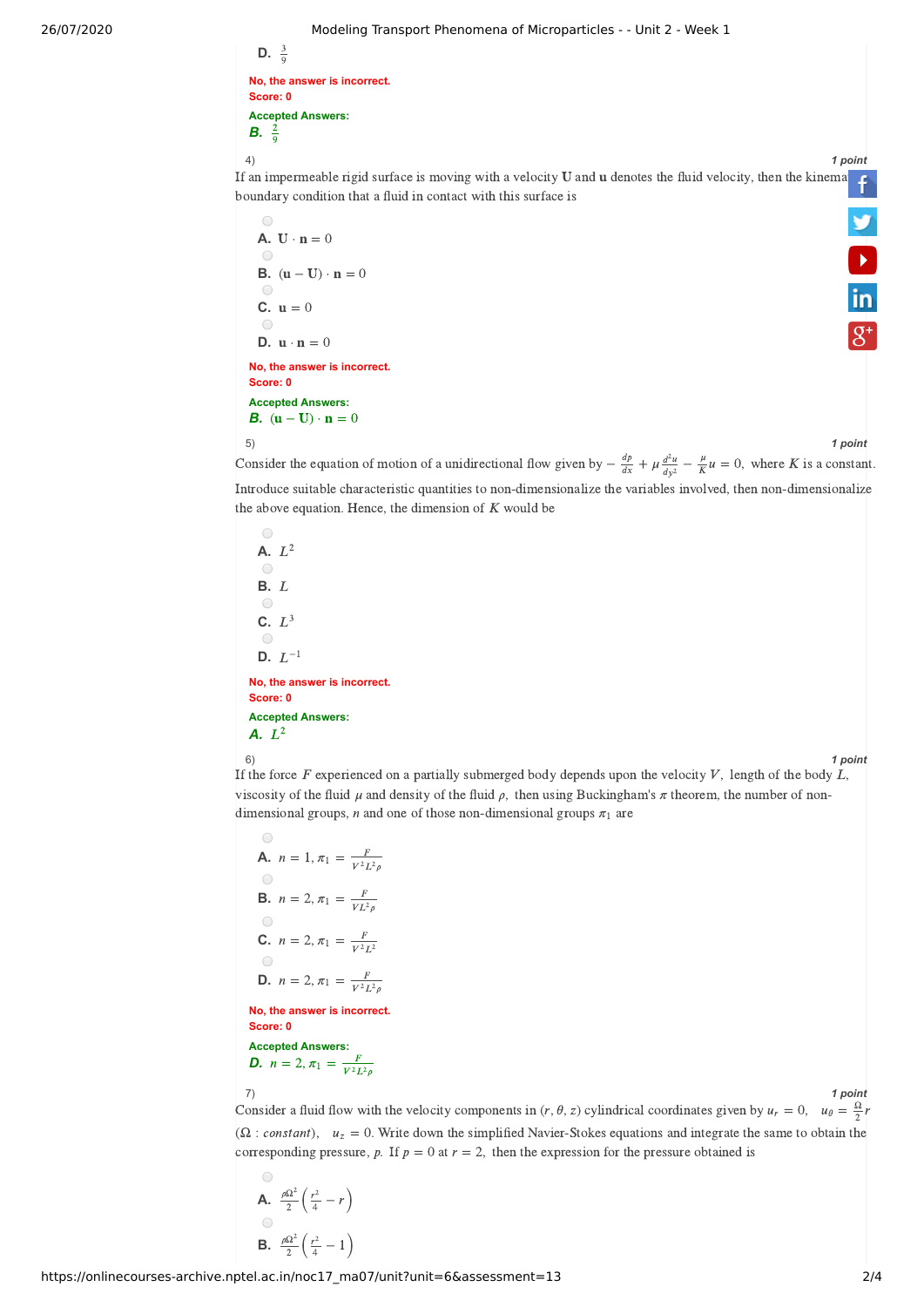\n- **C.** 
$$
\frac{\rho \Omega^2}{2} \left( \frac{r^2}{2} - r \right)
$$
\n- **D.**  $\frac{\rho \Omega^2}{2} \left( \frac{r^2}{2} - 1 \right)$
\n- **No, the answer is incorrect.**
\n

 $\bigcap$ 

**Accepted Answers:** Accepted Answers:<br> *B.*  $\frac{\rho \Omega^2}{2} \left( \frac{r^2}{4} - 1 \right)$  $\rho\Omega^2$ 2  $r^2$ 4

 $\begin{array}{c} \text{2} \rightarrow \text{3} \rightarrow \text{1} \text{ point} \\ \text{8} \rightarrow \text{1} \text{ point} \end{array}$ <br>If the velocity vector corresponding to a three-dimensional viscous incompressible flow is given by  $\mathbf{u} = (yz - z + z)$ then the tangential stress components ( $\tau_{xy}, \tau_{yz}, \tau_{zx}$ ) respectively are  $\overline{\mathsf{in}}$ 

8) *1 [point](https://twitter.com/nptelindia)*

\n- $$
A. (z, 1, y)
$$
\n- $B. (1, y, z)$
\n- $C. (y, z, 1)$
\n- $D. (z, -1, y)$
\n- $A. (z, 1, y)$
\n

$$
9) \t\t\t\t\t\t1 point
$$

Consider the Euler's equation of motion for the incompressible inviscid flow. If the velocity field corresponding to such a flow is given by  $\mathbf{u} = (x, -y)$ , then the expression for the pressure up to a constant (in the absence of body for such a flow is given by  $\mathbf{u} = (x, -y)$ , then the expression for the pressure up to a constant (in

**A.** 
$$
\frac{1}{2}(y^2 + x^2)
$$
  
\n**B.**  $\frac{1}{2}(y - x^2)$   
\n**C.**  $\frac{1}{2}(y^2 - x^2)$   
\n**D.**  $\frac{1}{2}(y^2 - x)$   
\n**No, the answer is incorrect.**  
\n**Score: 0**  
\n**Accepted Answers:**  
\n**C.**  $\frac{1}{2}(y^2 - x^2)$ 



10) *1 point*

10)<br>Consider the Hagen-Poiseuille flow inside a circular tube. If the maximum velocity,  $u_{max}$  and the average velocity,  $u_{avg}$  are related by  $au_{max} + bu_{avg} = 0$ , then the values of *a* and *b* respectively are

\n- **A.** 
$$
a = -1
$$
,  $b = 2$
\n- **B.**  $a = 2$ ,  $b = -1$
\n- **C.**  $a = -1$ ,  $b = 1$
\n- **D.**  $a = 1$ ,  $b = 1$
\n- **No, the answer is incorrect.**
\n
\n**Score: 0**

\n**Accepted Answers:**

\n**A.**  $a = -1$ ,  $b = 2$ 

[Previous Page](https://onlinecourses-archive.nptel.ac.in/noc17_ma07/unit?unit=6&lesson=43) National According to the Contract of the [End](https://onlinecourses-archive.nptel.ac.in/noc17_ma07/course)